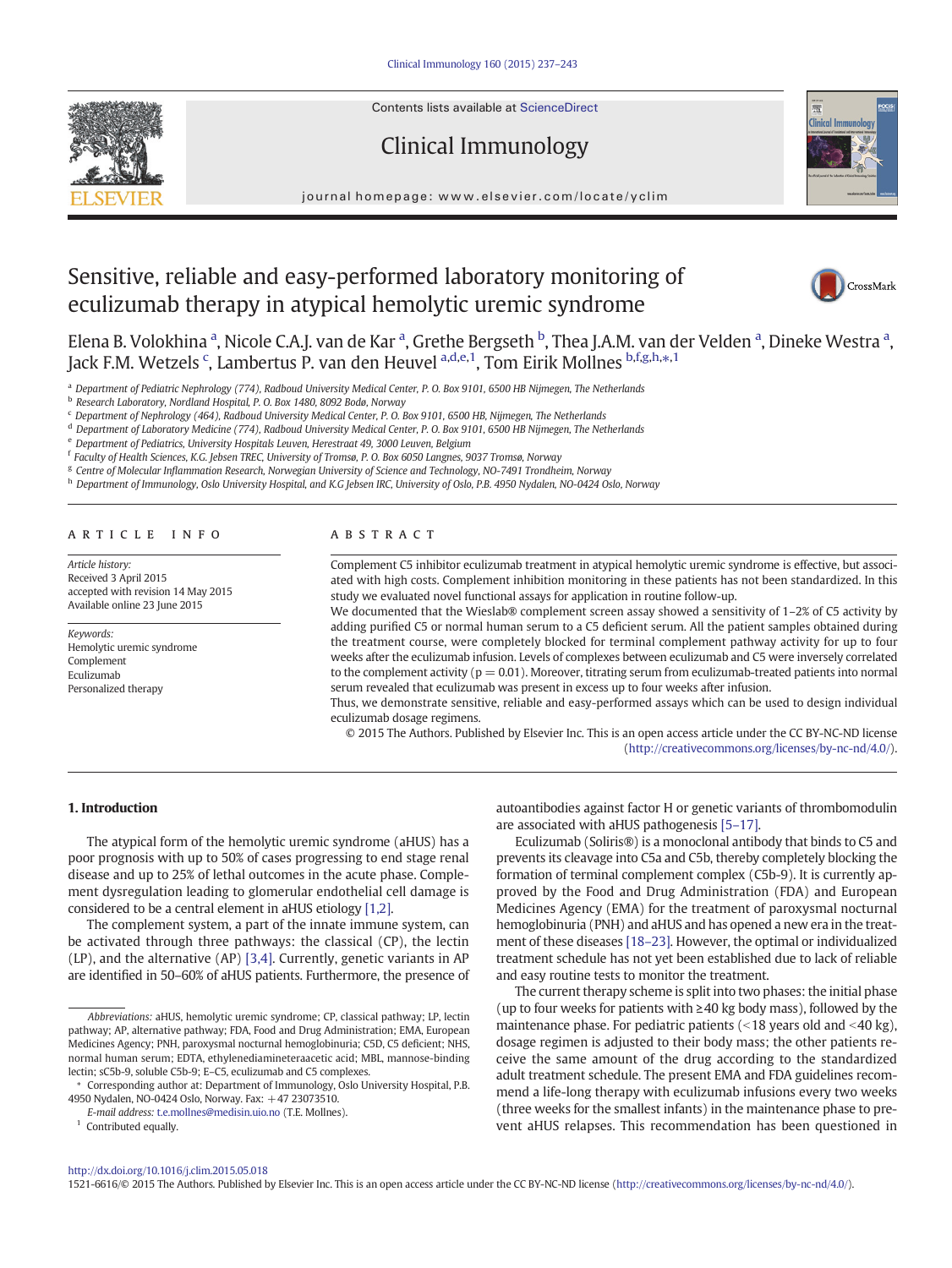clinical practice, mainly due to the following concerns: a certain, though small, risk of meningococcal infection and sepsis [\[24,25\],](#page-6-0) possible immunological complications in the long term, including development of neutralizing antibodies, and the extremely high cost of this treatment.

Although approval of eculizumab signified new hope for the aHUS patients, available reports describing pharmacokinetic and pharmacodynamics of this drug remain limited. Thus, in this study we aimed to establish a monitoring regimen for patients treated with eculizumab using novel and reliable complement assays that can be used routinely to follow the complement activity in these patients with high degree of sensitivity and specificity. This approach presents a highly relevant tool to develop individual treatment protocols for patients receiving complement inhibition therapy.

## 2. Materials and methods

## 2.1. Study population

All nine patients included in the study received eculizumab treatment at the Departments of Pediatric Nephrology and Nephrology of the Radboud University Medical Center as recommended by the current EMA and FDA guidelines. In several patients the treatment was discontinued or longer intervals between infusions were chosen as indicated.

The genetically C5 deficient (C5D) donor, included in the study as a control, has previously been described [\[26\].](#page-6-0) A normal human serum (NHS) pool was made using serum samples from 20 healthy adult volunteers. Purified human C5 was obtained from Quidel (San Diego, CA).

The study was approved by the institutional review board of the Radboud University Medical Center and was performed in accordance with the appropriate version of the Declaration of Helsinki. Informed consent of all patients and/or their parents as well as of the healthy volunteers was obtained before analysis.

## 2.2. Sample collection

Whole blood was allowed to clot at room temperature for 30–45 min (serum samples) or immediately placed on ice (ethylenediamineteraacetic acid (EDTA) plasma samples). Serum and EDTA plasma samples were prepared by centrifugation within 1 h after whole blood collection (10 min, 2500  $\times$ g, 4 °C), aliquoted and stored at  $-80$  °C. Urine samples were collected and centrifuged (10 min, 2500  $\times$ g, 4 °C), supernatants were aliquoted and stored at  $-80$  °C.

## 2.3. Assays to detect complement activity

The Wieslab® complement system screen (Euro Diagnostica AB, Malmö, Sweden) was used according to the manufacturer's protocol. This kit detects serum complement activity through CP, LP and AP with C5b-9 as common detection system for all three pathways. Due to the high degree of mannose-binding lectin (MBL) deficiency in the population, which gives a low LP activity, we included only the CP and AP assays of this kit in the present study. These assays were tested for sensitivity using a C5 deficient serum and were used to analyze serum samples from patients before, during and after treatment with eculizumab. In addition, serum samples from eculizumab-treated patients were diluted in NHS and analyzed in these assays.

The soluble C5b-9 (sC5b-9) levels in urine samples were measured using electroluminescent epitope assay as described before [\[27\].](#page-6-0)

## 2.4. Assay to detect eculizumab–C5 complexes

The eculizumab and C5 (E–C5) complexes were detected in serum and urine samples using an enzyme-linked immunosorbent assay as described in detail previously [\[28\]](#page-6-0). In several cases serum samples were

not available, then the E–C5 complexes were measured in EDTA plasma, as indicated in footnote of [Table 2.](#page-2-0)

## 2.5. Statistical analysis

Statistical analyses were performed using one-way ANOVA and unpaired two-tailed t-test. Spearman's rank test was used for correlation testing.

## 3. Results

## 3.1. Characterization of the patient group

Nine patients were included in the study, eight with aHUS (P1–8) and one with STEC-HUS (P9) (Table 1). The STEC-HUS patient was diagnosed by detection of antibodies against serotype O157. This patient received a single eculizumab infusion, based on the severe clinical symptoms and non-bloody diarrhea at presentation. Six patients (P1–P5 and P9) were receiving eculizumab therapy during the time of the study, of whom four started during the study period and therefore had a baseline sample included (P1, P3, P4, P9). Therapy of three patients (P6, P7, and P8) was already discontinued and only one single sample from each of these was collected [\(Table 2\)](#page-2-0). The dosage regimen was in general applied according to the EMA and FDA guidelines (every week initially and then every second week on maintenance), but in patients P1, P4, and P5 the intervals between the eculizumab infusions were extended late in the maintenance phase from three to six weeks. From the patients that discontinued therapy or received eculizumab treatment with extended time intervals, none suffered from aHUS recurrence.

## 3.2. Sensitivity of the complement activity assay to detect functionally active C5

A useful assay to monitor the complement inhibitory effect of eculizumab requires a high degree of sensitivity for C5 activity at low C5 concentrations in order to find the optimal time-point for the next infusion. Therefore, we first analyzed the sensitivity of the Wieslab® complement system screen test with respect to detection of small amounts of free and functionally active C5. For this purpose we used serum from a C5 deficient (C5D) individual, added purified C5 protein or NHS as C5 source, at increasing concentrations, and measured recovery of complement activity [\(Fig. 1\)](#page-3-0). C5D serum supplemented with purified C5 at two-fold steps (1 μg/mL–512 μg/mL) showed recovery of complement activity, as measured both by the CP and AP assay, at levels of approximately 10 μg C5/mL serum ([Fig. 1A](#page-3-0) and B). C5D serum was then supplemented with NHS (1%–100% of the total volume) and recovery activity was measured ([Fig. 1C](#page-3-0) and D). Detectable recovery started already at 1–2% of added NHS in both the CP and the AP assay, indicating that both these assays are highly sensitive to detect even trace amounts of C5 present.

| $\sim$<br>. .<br>. . |  |
|----------------------|--|
|----------------------|--|

Patients receiving eculizumab treatment that were included in the study.

| Patient<br>number | aHUS genetic change                       | Gender<br>(F/M) | Age at<br>time of study (years) |
|-------------------|-------------------------------------------|-----------------|---------------------------------|
| P <sub>1</sub>    | Factor H: $c.1778T > A$ , p. Leu 593 Stop | F               | 28                              |
| P <sub>2</sub>    | Unknown                                   | M               | 2                               |
| P <sub>3</sub>    | <b>I</b> Inknown                          | M               | 9                               |
| P <sub>4</sub>    | Unknown                                   | M               | 12                              |
| <b>P5</b>         | Factor H: $c.2572T > A$ , p.Trp858Arg     | F               | 22                              |
| P <sub>6</sub>    | Factor H: c.2120delC                      | F               | 44                              |
| P7                | C3: c.481C > T, p.Arg161Trp               | F               | 32                              |
| P <sub>8</sub>    | Factor B: $c.967A > G$ , p.Lys323Glu      | F               | 21                              |
| P9 <sup>a</sup>   | Unknown                                   | F               | 13                              |

<sup>a</sup> STEC-HUS patient.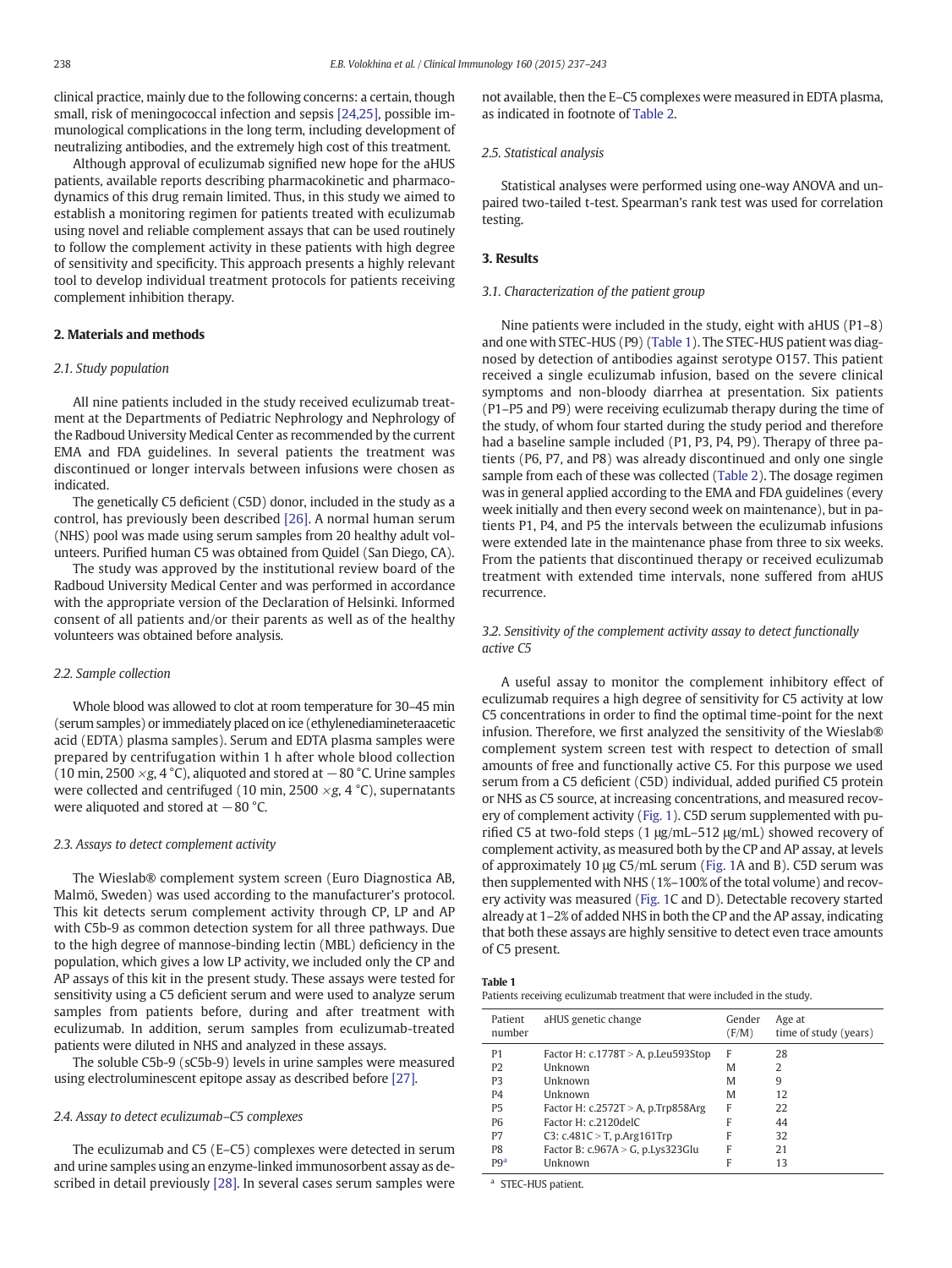## <span id="page-2-0"></span>Table 2

Treatment schedule and complement activity profiles in nine eculizumab-treated patients.

| Treatment stage                              | CP <sup>a</sup> (%) | AP <sup>b</sup> (%) | $E-C5c$ (µg/mL) |
|----------------------------------------------|---------------------|---------------------|-----------------|
| P1                                           |                     |                     |                 |
| before dose 1 <sup>u</sup>                   | 105                 | 64                  | 0               |
| 1 week after dose 1 (900 mg) $^{\mathrm{u}}$ | 4.3                 | 0.2                 | 87              |
| 1 week after dose 2 (900 mg) <sup>u</sup>    | 1.9                 | 0.7                 | 169             |
| 1 week after dose 3 (900 mg) $^{\mathrm{u}}$ | 1.4                 | 0.1                 | 187             |
| 1 week after dose 4 (900 mg) $^{\mathrm{u}}$ | 0.9                 | 0                   | 137             |
| 2 weeks after dose 5 $(1200 \text{ mg})^u$   | 0.5                 | 0.1                 | 121             |
| 2 weeks after dose 6 (1200 mg)               | 0.5                 | 0                   | 118             |
| 2 weeks after dose 14 (1200 mg)              | 0.6                 | 0.2                 | 133             |
| 3 weeks after dose 15 (1200 mg)              | 1.0                 | 0.3                 | 133             |
| 4 weeks after dose 16 (1200 mg)              | 1.4                 | 0.2                 | 122             |
| P <sub>2</sub>                               |                     |                     |                 |
| 2 weeks after dose 6 (300 mg)                | 0.1                 | 0                   | 107             |
| 2 weeks after dose 8 (300 mg)                | 0.2                 | 0                   | 90              |
| 2 weeks after dose 9 (300 mg)                | n.a.                | n.a.                | 97              |
| 2 weeks after dose 11 (300 mg)               | 0                   | 0                   | 99              |
| 2 weeks after dose 13 (300 mg)               | 0                   | 0                   | 99              |
| 2 weeks after dose 15 (300 mg)               | 0.1                 | 0                   | 91              |
|                                              |                     |                     |                 |
| P <sub>3</sub>                               |                     |                     |                 |
| before dose 1                                | 87                  | 76                  | 0               |
| 1 week after dose 1 (900 mg)                 | 0.6                 | 0.1                 | 67              |
| 1 week after dose 3 (900 mg)                 | 0.3                 | 0                   | 107             |
| 1 week after dose 4 (900 mg)                 | n.a.                | n.a.                | 87              |
| 2 weeks after dose 5 (1200 mg)               | 0                   | 0                   | 76              |
| 2 weeks after dose 6 (1200 mg)               | 0.1                 | 0                   | 93              |
| 2 weeks after dose 9 (1200 mg)               | 0                   | 0                   | 146             |
| P <sub>4</sub>                               |                     |                     |                 |
| before dose 1                                | n.a.                | n.a.                | 0               |
| 1 week after dose 1 (900 mg)                 | n.a.                | n.a.                | 111             |
| 1 week after dose 2 (900 mg)                 | 0.2                 | 0                   | 120             |
| 1 week after dose 3 (900 mg)                 | 0                   | 0                   | 183             |
| 2 weeks after dose 6 (1200 mg)               | 0                   | 0                   | 87              |
| 2 weeks after dose 8 (1200 mg)               | 0.1                 | 0                   | 96              |
| 2 weeks after dose 11 (1200 mg)              | 0                   | 0                   | 91              |
| 3 weeks after dose 12 (1200 mg)              | 0                   | 0                   | 63              |
| P <sub>5</sub>                               |                     |                     |                 |
| 2 weeks after dose 6 $(1200 \text{ mg})^u$   | 0.9                 | 0                   | 193             |
| 2 weeks after dose 7 $(1200 \text{ mg})^u$   | 0.7                 | 0                   | 99              |
| 2 weeks after dose 8 (1200 mg)               | 0.8                 | 0.4                 | 101             |
| 2 weeks after dose 9 $(1200 \text{ mg})^u$   | 0.6                 | 0                   | 89              |
| 2 weeks after dose 10 $(1200 \text{ mg})^u$  | 0.6                 | 0                   | 110             |
| 2 weeks after dose 11 (1200 mg)              | 1.0                 | 0.1                 | 132             |
| 3 weeks after dose 12 (1200 mg)              | 1.8                 | 0.5                 | 144             |
| 4 weeks after dose 13 (1200 mg)              | 2.2                 | 0.4                 | 127             |
| 6 weeks after dose 15 (1200 mg)              | 73                  | 45                  | 48              |
| P <sub>6</sub>                               |                     |                     |                 |
| 14 weeks after dose 10 (1200 mg)             | 92                  | 20                  | 0               |
|                                              |                     |                     |                 |
| P7<br>8 weeks after dose 10 (1200 mg)        | 107                 | 81                  | 37              |
|                                              |                     |                     |                 |
| P8                                           |                     |                     |                 |
| 23 weeks after dose $>50$ (1200 mg)          | 65                  | 8.3                 | 0               |
| P9 STEC-HUS                                  |                     |                     |                 |
| before dose 1                                | 91                  | 104                 | 0               |
| 1 week after dose 1 (600 mg)                 | 4.0                 | 2.1                 | 77              |
| 5 weeks after dose 1                         | 77                  | 89                  | 18              |
|                                              |                     |                     |                 |

n.a.: serum sample not available (EDTA plasma sample was used to measure E–C5).

 $^{\rm a}$  CP = classical complement pathway activity.

 $h$  AP = alternative complement pathway activity.

 $c$  E–C5 = complexes between eculizumab and C5.

<sup>u</sup> Urine samples were measured for these treatment points.

## 3.3. Complement activity and E–C5 complexes during eculizumab therapy

To analyze the effect of eculizumab in the patients, we quantified the complement activity with the Wieslab® assay (Table 2). The complement system was completely blocked by eculizumab in all samples obtained one or two weeks after infusion ( $AP < 3\%$  in all,  $CP < 5\%$  in all). Notably, this was also the case in samples obtained three and four weeks after infusion (P1, P4, and P5). However, in the samples obtained five weeks after infusion (P9) or longer (P5, P6, P7, and P8), recovery of complement activity was observed.

E–C5 complexes in the baseline samples were not detectable, and in samples with complete complement inhibition they were consistently high (median 107 μg/mL, total range of 63–193 μg/mL) (Table 2). However, when complement activity recovered, the amount of E–C5 complexes decreased. Thus, in the samples, taken at five to eight weeks after the last dose (P5, P7, P9) E–C5 complexes were significantly ( $p <$ 0.001) decreased (range 18–48 μg/mL) compared to those with complete inhibition. After 14 and 23 weeks (P6 and P8) they were undetectable. There was a significant ( $r = -0.38$ ;  $p = 0.01$ ) negative correlation between the complement activity measured by AP and the amount of E–C5 when all samples were included. The complement activity obtained with CP and AP correlated closely ( $r = 0.83$ ;  $p < 0.0001$ ).

## 3.4. Estimation of eculizumab in excess in serum samples from aHUS patients

To examine the excess of eculizumab in serum samples during treatment, we selected samples from five patients that were obtained four weeks or less after an eculizumab infusion; i.e. they showed complete inhibition in the Wielisa® assays [\(Fig. 2](#page-4-0)). We performed careful titration of patient samples with increasing NHS concentrations to observe recovery of the terminal pathway using the CP and AP assays [\(Fig. 2](#page-4-0)). Since no effect of NHS was seen when added in an amount less than 80% of the total volume, only the range of 80–95% NHS is shown (i.e. 5–20% patient serum). Serum from the C5D individual (without eculizumab) was used as control. Adding NHS to C5D serum induced a recovery fully consistent with what would be expected if there was no C5 inhibitor present [\(Fig. 2](#page-4-0)). CP recovered in the range of 78–91% and AP in the range of 93–112% when added NHS constituted 80–95% of the final volume.

The patient samples showed a substantially delayed recovery compared to the C5D control, consistent with free eculizumab in excess. Thus, when 80% NHS and 20% patient serum was used, complement activity was inhibited in all samples, except for one (P1, one week after the first dose). All samples obtained in the maintenance phase two weeks after the eculizumab infusion required at least 90% NHS to reach a recovery of complement activity above 10%. In two of these samples (the second samples of P3 and P4) complement activity remained below 10% after supplementation with 95% NHS. Samples taken four weeks after the infusion (P1 and P5) required more than 80% NHS for complement recovery.

Thus, our results indicate the presence of excessive eculizumab in aHUS patients, which may bind and inactivate fresh C5 added with NHS. In this case, increase in E–C5 complexes would be expected upon addition of NHS to the patient sera. In order to test this hypothesis, we measured E–C5 complexes in the samples. Indeed, levels of E–C5 complexes consistently increased with addition of NHS to the samples, confirming binding of added C5 to free eculizumab ([Fig. 3](#page-5-0)).

#### 3.5. sC5b-9 and E–C5 complexes measured in urine

We finally investigated whether E–C5 complexes can be found in urine. Normally, large proteins are not secreted via the kidneys due to their size, however, aHUS patients often have proteinuria and therefore may have E–C5 present in urine. The molecular weights of E–C5 complexes are 340 and 530, dependent on monovalent or bivalent binding of C5. Available urine samples from patients P1 and P5, with high E–C5 complexes in plasma were tested and no E–C5 complexes were detected in urine samples. However, in a urine sample obtained from P1 before treatment, sC5b-9 was detected at the level of 63.5 CAU/L, indicating improved effect on renal function after eculizumab treatment was initiated.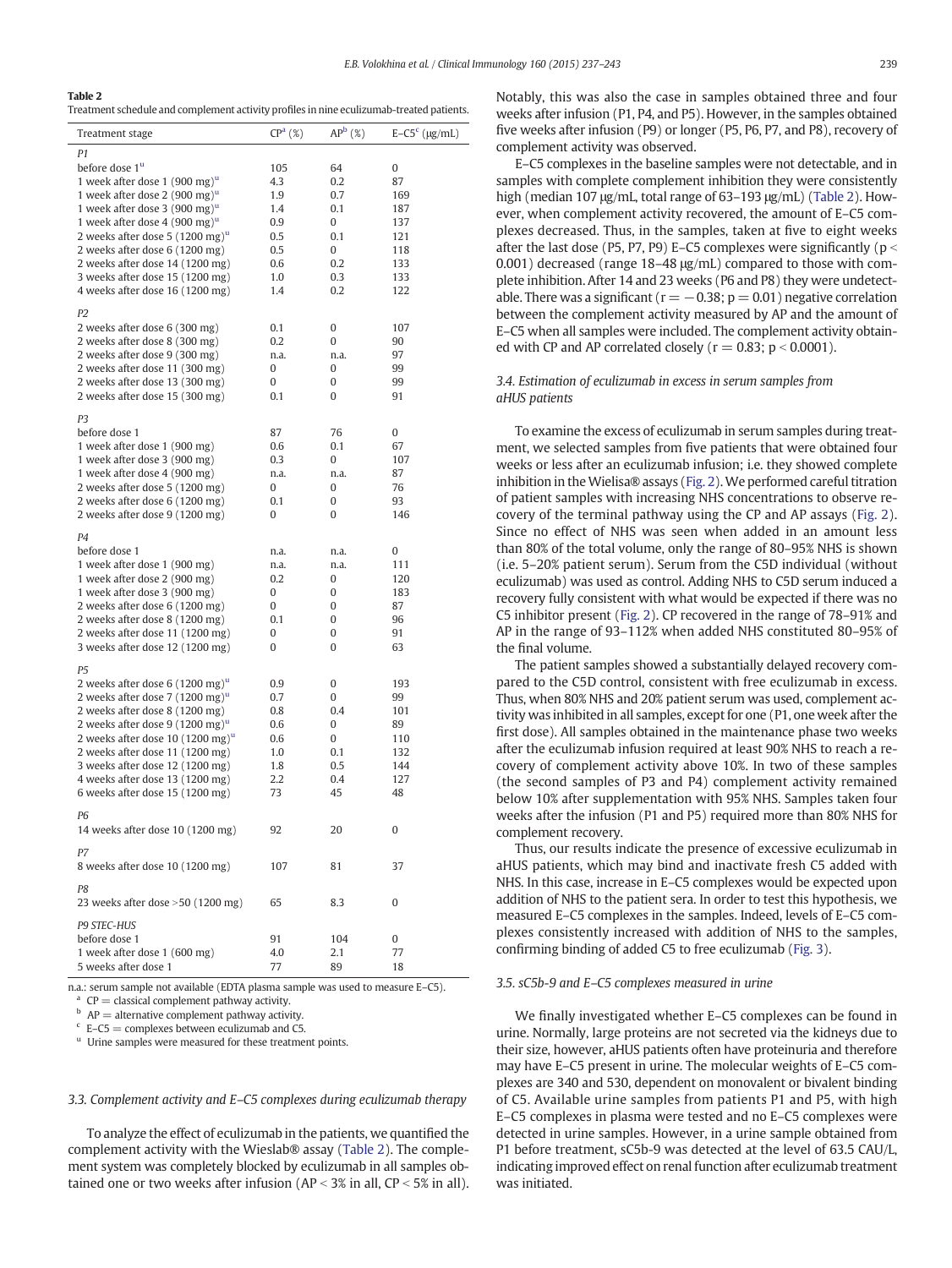<span id="page-3-0"></span>

Fig. 1. Recovery of complement activation in serum from a C5 deficient donor. Serum from a C5D donor was supplemented with the commercially available purified C5 at two-fold concentrations steps (1 μg/mL–512 μg/mL) (A and B) or with normal human serum (NHS) at 1%–100% of the total volume (C and D). Activity of classical (A and C) and alternative (B and D) pathways was measured. Data are presented as percentage of activation of the positive control (100%) provided with the assay. The experiments were repeated three times and representative curves are shown.

## 4. Discussion

In this study, we have documented a high degree of sensitivity of the complement activity screen test. We have used in vitro assays to evaluate the efficacy of the treatment on complement activity, and demonstrated an excess of eculizumab in samples obtained up to four weeks after drug infusion. In the samples taken five weeks or longer after an eculizumab infusion, recovery of complement activity was detected, which correlated with decreased levels of the E–C5 complexes. Further studies in larger cohorts should indicate whether profiles that we observed are characteristic for all patients, especially children. Collectively, these data support the current tests to be suitable as a guide for individualized treatment of patients that receive eculizumab.

The sensitivity and specificity of the screen test was documented using C5D serum. Small amounts of purified C5 and NHS increased the activity in C5D from zero. Only 1–2% NHS added increased the activity, indicating a very high sensitivity of the assay. By using purified C5, slightly more protein had to be added to get an increase, which is consistent with the purified protein being less functionally active than native C5 present in serum. This was supported by the fact that 100% recovery was obtained by addition of NHS, whereas 70% was the maximum recovery obtained by purified C5, which had to be added severalfolds the normal serum concentration in order to obtain this recovery. Purified C5 obtained from other source (Complement Technology) also was not able to fully reconstitute complement activity (data not shown). Using such C5 preparations may give inaccurate and underestimated results when interpreting eculizumab inhibiting capacity for C5. Nevertheless, in the future in clinical practice commercially available C5 may be used as an internal control to standardize the assay, especially to compare results between the laboratories. Thus, we proceeded with NHS as a C5 source and supplemented serum samples from five patients with various concentrations of NHS and measured complement activity. The results clearly indicate that in the maintenance phase of the therapy all the samples obtained two weeks after the eculizumab infusion required supplementation with at least 10 volumes of NHS to produce detectable recovery of complement activity. One sample, however, differed from the others (the sample of P1 that was obtained one week after the first eculizumab infusion). This sample showed 4.3% CP activity, though 0.2% AP activity [\(Table 2](#page-2-0)), and required less NHS for recovery ([Fig. 2\)](#page-4-0) than the others. This may indicate individual differences in requirement for full saturation of circulating C5 at first dose given. After the second dose, samples from this patient were comparable to the others. For the whole material there was, however, a very close correlation between results obtained with CP and AP was seen. Thus, it is possible that in the future only one of these is needed, but more data are needed in order to compare these two and decide which test should be chosen. We have followed a girl on eculizumab treatment over a couple of years with  $>$  35 samples tested for CP and AP activity, and all samples in both assays consistently showed <1% activity (personal observation, TEM). The LP assay would not be suitable for this particular purpose, due to the high frequency of MBL deficiency in the population.

So far, it is not clear, whether discontinuation of therapy is a good choice for all recovered aHUS patients. Recent reports indicate that some patients experience relapses after treatment has been discontinued, while others do not [29-[31\].](#page-6-0) Nevertheless, at this point it is crucially important to introduce individualized complement inhibition therapy for aHUS patients, especially in maintenance phase. This should be done in terms of treatment intervals and also in terms of eculizumab dosage. Our data suggest that a majority of patients receive substantially more drug than needed for complete C5 inhibition.

Current guidelines on eculizumab treatment prescribe the same dose regimen for all adults ( $\geq$  18 years of age), independent of such factors as age, body mass and C5 concentration in blood. Individual approach to dose regimen, based on the novel assay protocol, described here, would optimize quantity of the drug needed and indicate most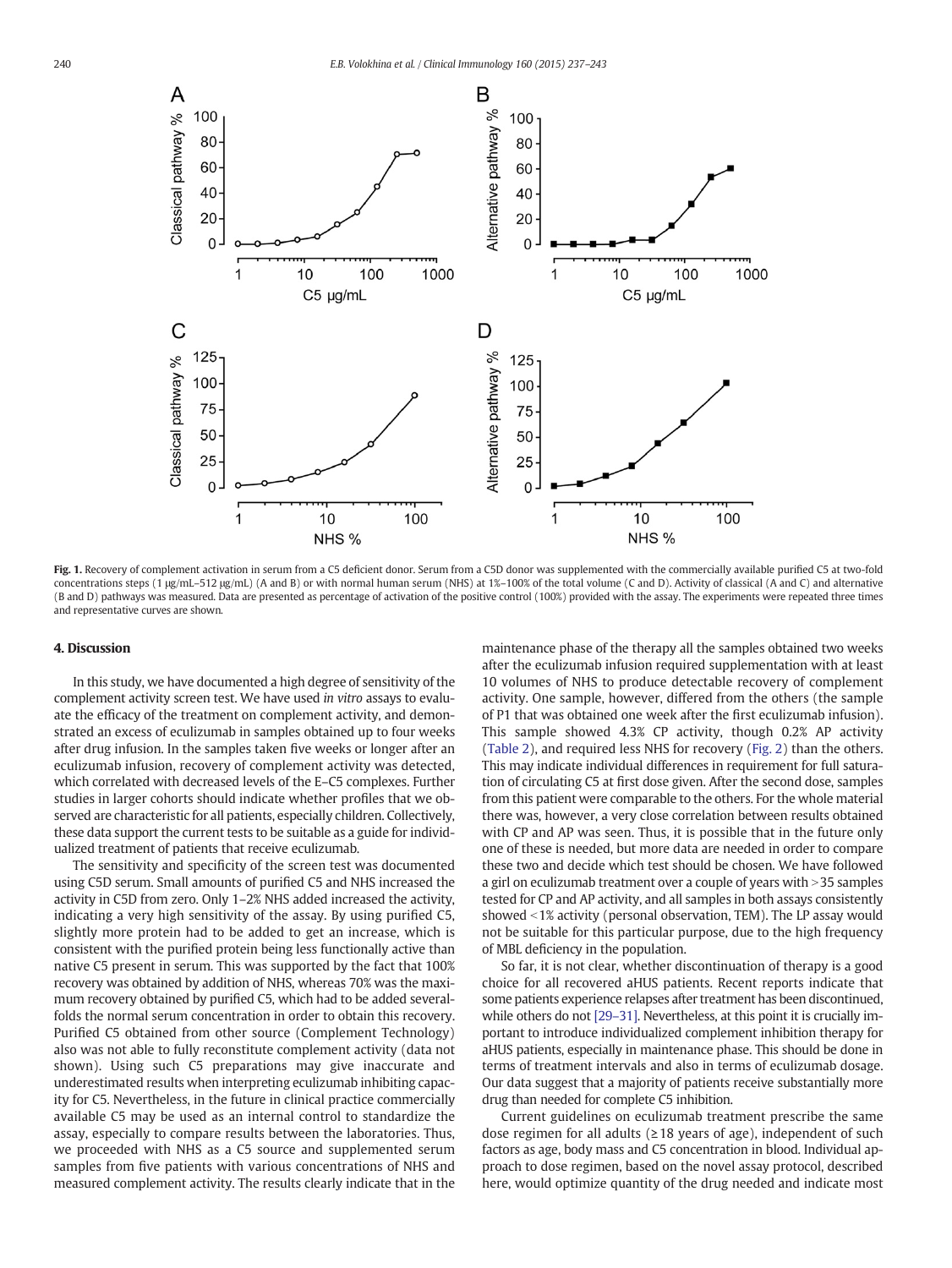<span id="page-4-0"></span>

Fig. 2. Recovery of complement activation in eculizumab-treated aHUS serum samples. Samples from five aHUS patients and a C5 deficient donor were supplemented with NHS (range 80-95% of the total volume), after that the recoveries of the classical and the alternative complement pathways were analyzed by the Wieslab® complement system screen. Data are represented as percentage of activation of the positive control provided with the assay by the manufacturer.

favorable intervals between doses. In the future, samples should be analyzed for eculizumab inhibiting capacity using our titration assays and, in case considerable excess will be established, intervals may be extended by one week at a time or dosage can be adjusted in case of absence of signs of active disease. This will relieve the economic pressure on the health care system, making this very expensive—and

very promising—medication more easily available also to other patients who are in need of it.

One previous study has used the Wieslab® kit to monitor aHUS patients [\[32\].](#page-6-0) They used doses of eculizumab in the range of 12–33 mg/kg (12 mg/kg corresponds to the normal first dose of 900 mg given to a 75 kg person). They showed a recovery in some patients after three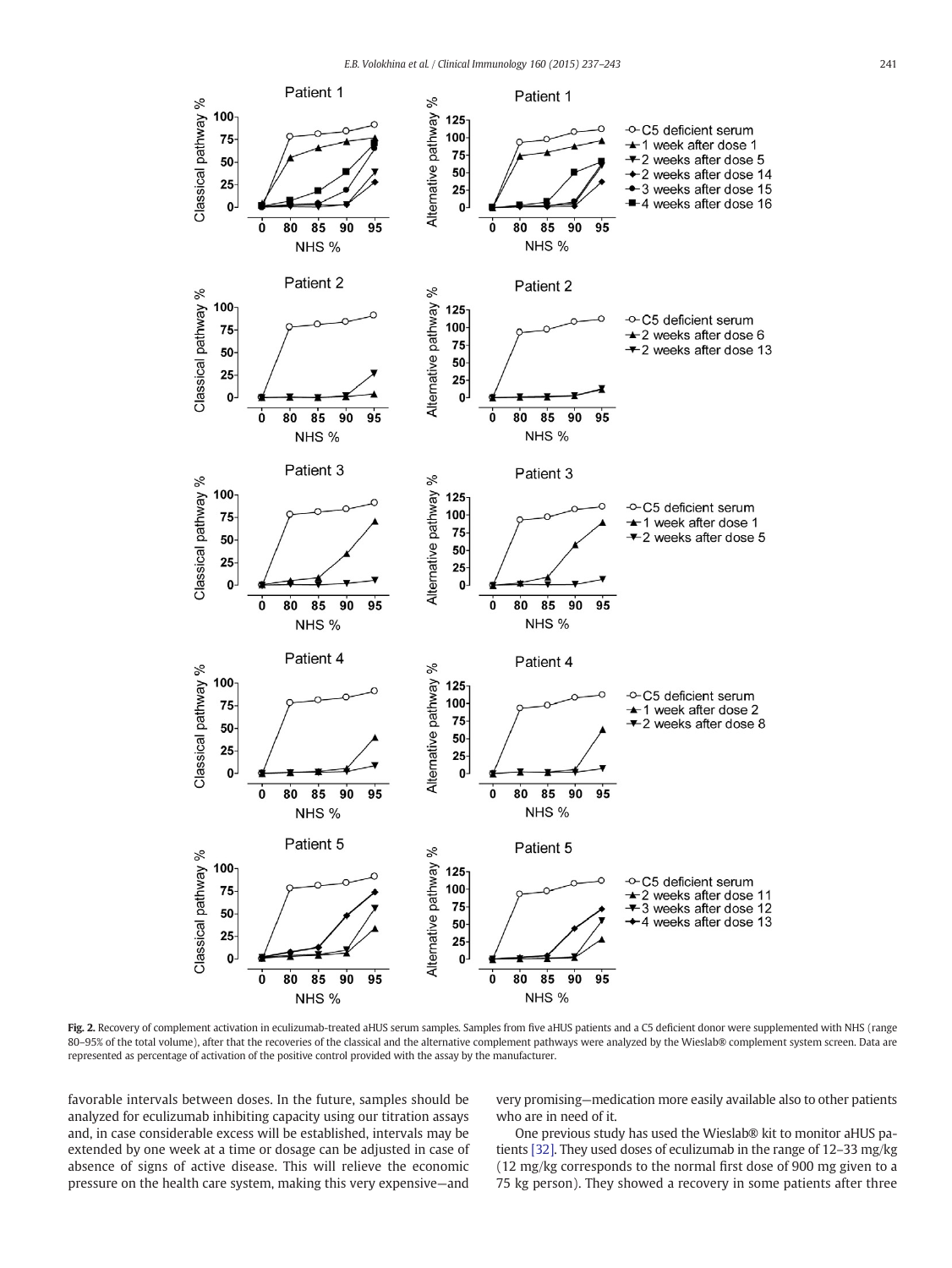<span id="page-5-0"></span>

Fig. 3. Increase of the levels of E–C5 complexes with addition of NHS to serum samples from eculizumab-treated aHUS patients. Samples from patients P1 (after dose 1 and dose 5), P2 (after dose 6 and dose 13), P3 (after dose 1 and dose 5), and P4 (after dose 2 and dose 8) were diluted with various amounts of NHS, and the levels of E–C5 complexes were measured. The data are presented as mean and standard deviation. Statistically significant increases between the dilution steps with  $p < 0.05$  (\*) and  $p < 0.01$  (\*\*) are indicated.

weeks and a significant recovery four weeks after the infusion. In this study the excess of eculizumab or the E–C5 complexes were not investigated. Despite this, and the difference in dosage and complement activity recovery time, their data support the screen test as a suitable test to monitor these patients. Our test regimen, however, gives more detailed data on the activity and the excess of eculizumab present at the time of sampling.

In a recent comprehensive study Noris et al. [\[33\]](#page-6-0) investigated in detail complement activation profile in aHUS patients treated with eculizumab. They showed that endothelial cell deposition of C5b-9 induced from these patients could be used as a tool to monitor eculizumab therapy. This assay is interesting from a pathophysiological point of view and documents that if there is sufficient eculizumab present in serum there is markedly reduced deposition of C5b-9 on the cells. Thus, this is an important assay approach, but it requires a specialized laboratory experienced with endothelial cell work and this assay is far more demanding with respect to personal and economical resources as compared to the simple assays we here describe. Our methods are independent on personal skills, can be performed at every hospital where ELISA equipment is established and the results can be available for the patient's physician the same day as the patient visit the clinic.

In a very recent study PNH patients treated with eculizumab over a two-year period were followed with serum analysis of CH50 and free eculizumab [\[34\].](#page-6-0) These data are in accordance with ours, but it should be noted that due to batch-to-batch variation in quality of erythrocytes, the traditional hemolytic CH50 assay is prone to variability in lower detection range, which might be clinically significant. Thus, a more accurate detection of low level activity in the 1% range will be obtained with the standardized ELISA-based assay we have used.

Another study suggested the use of novel highly specific antibody against soluble C5b to monitor in vitro complement activation blockade by eculizumab. The authors used hemolytic assay to activate complement in this experiment. In the future, it might be interesting to test whether the use of soluble C5b marker will contribute to better standardization of our assay based on Wieslab® complement system screen test [\[35\]](#page-6-0).

In conclusion, we have documented sensitive, reliable and easy to perform routine assays to be used as a platform for a therapy regimen that optimizes the use of eculizumab for individualized treatment.

## **Disclosures**

JFMW and NCAJvdK received speaker's fee from Alexion Pharmaceuticals. All other authors declare that there is no conflict of interest.

## Acknowledgments

This work was partially supported by the Dutch Kidney Foundation (13OI116, KFB 11.007, IP 10.22, KBSO 11.019, C09.2313), ERA-EDTA (ERA STF 138-2013, ERA LTF 203-2014), The Research Council of Norway (204874/F20), The Norwegian Council on Cardiovascular Disease (NCCD-2014), The Northern Norway Regional Health Authority (SPF914-10), The Southern and Eastern Norway Regional Health Authority, The Odd Fellow Foundation (OFF-2014), and the European Community's Seventh Framework Programme under grant agreement no 602699 (DIREKT). Funding organizations did not have a role in study design, collection, analysis and interpretation of data, writing of the report, decision to submit this article for publication.

## References

- [1] [M. Noris, G. Remuzzi, Atypical hemolytic](http://refhub.elsevier.com/S1521-6616(15)00208-9/rf0005)–uremic syndrome, N. Engl. J. Med. 361 [\(2009\) 1676](http://refhub.elsevier.com/S1521-6616(15)00208-9/rf0005)–1687.
- [2] [D. Westra, J.F. Wetzels, E.B. Volokhina, L.P. van den Heuvel, N.C. van de Kar, A new](http://refhub.elsevier.com/S1521-6616(15)00208-9/rf0010) [era in the diagnosis and treatment of atypical haemolytic uraemic syndrome,](http://refhub.elsevier.com/S1521-6616(15)00208-9/rf0010) [Neth. J. Med. 70 \(2012\) 121](http://refhub.elsevier.com/S1521-6616(15)00208-9/rf0010)–129.
- [M. Harboe, E.B. Thorgersen, T.E. Mollnes, Advances in assay of complement function](http://refhub.elsevier.com/S1521-6616(15)00208-9/rf0015) [and activation, Adv. Drug Deliv. Rev. 63 \(2011\) 976](http://refhub.elsevier.com/S1521-6616(15)00208-9/rf0015)–987.
- [4] [M.J. Walport, Complement. First of two parts, N. Engl. J. Med. 344 \(2001\)](http://refhub.elsevier.com/S1521-6616(15)00208-9/rf0020) 1058–[1066.](http://refhub.elsevier.com/S1521-6616(15)00208-9/rf0020)
- [5] [A.L. Stahl, F. Vaziri-Sani, S. Heinen, A.C. Kristoffersson, K.H. Gydell, R. Raafat, A.](http://refhub.elsevier.com/S1521-6616(15)00208-9/rf0025) [Gutierrez, O. Beringer, P.F. Zipfel, D. Karpman, Factor H dysfunction in patients](http://refhub.elsevier.com/S1521-6616(15)00208-9/rf0025) [with atypical hemolytic uremic syndrome contributes to complement deposition](http://refhub.elsevier.com/S1521-6616(15)00208-9/rf0025) [on platelets and their activation, Blood 111 \(2008\) 5307](http://refhub.elsevier.com/S1521-6616(15)00208-9/rf0025)–5315.
- [6] [M.J. Lehtinen, A.L. Rops, D.E. Isenman, J. van der Vlag, T.S. Jokiranta, Mutations of](http://refhub.elsevier.com/S1521-6616(15)00208-9/rf0030) [factor H impair regulation of surface-bound C3b by three mechanisms in atypical](http://refhub.elsevier.com/S1521-6616(15)00208-9/rf0030) [hemolytic uremic syndrome, J. Biol. Chem. 284 \(2009\) 15650](http://refhub.elsevier.com/S1521-6616(15)00208-9/rf0030)–15658.
- [V. Fremeaux-Bacchi, M.A. Dragon-Durey, J. Blouin, C. Vigneau, D. Kuypers, B.](http://refhub.elsevier.com/S1521-6616(15)00208-9/rf0165) [Boudailliez, C. Loirat, E. Rondeau, WH Fridman, Complement factor I: a susceptibility](http://refhub.elsevier.com/S1521-6616(15)00208-9/rf0165) [gene for atypical haemolytic uraemic syndrome, J. Med. Genet. 41 \(2004\) e84.](http://refhub.elsevier.com/S1521-6616(15)00208-9/rf0165)
- [8] [A. Richards, E.J. Kemp, M.K. Liszewski, J.A. Goodship, A.K. Lampe, R. Decorte, M.H.](http://refhub.elsevier.com/S1521-6616(15)00208-9/rf0035) [Muslumanoglu, S. Kavukcu, G. Filler, Y. Pirson, L.S. Wen, J.P. Atkinson, T.H.](http://refhub.elsevier.com/S1521-6616(15)00208-9/rf0035) [Goodship, Mutations in human complement regulator, membrane cofactor protein](http://refhub.elsevier.com/S1521-6616(15)00208-9/rf0035) [\(CD46\), predispose to development of familial hemolytic uremic syndrome, Proc.](http://refhub.elsevier.com/S1521-6616(15)00208-9/rf0035) [Natl. Acad. Sci. U. S. A. 100 \(2003\) 12966](http://refhub.elsevier.com/S1521-6616(15)00208-9/rf0035)–12971.
- [9] [M. Noris, S. Brioschi, J. Caprioli, M. Todeschini, E. Bresin, F. Porrati, S. Gamba, G.](http://refhub.elsevier.com/S1521-6616(15)00208-9/rf0040) [Remuzzi, Familial haemolytic uraemic syndrome and an MCP mutation, Lancet](http://refhub.elsevier.com/S1521-6616(15)00208-9/rf0040) [362 \(2003\) 1542](http://refhub.elsevier.com/S1521-6616(15)00208-9/rf0040)–1547.
- [10] [J. Esparza-Gordillo, E. Goicoechea de Jorge, A. Buil, B.L. Carreras, M. Lopez-Trascasa,](http://refhub.elsevier.com/S1521-6616(15)00208-9/rf0170) [P. Sanchez-Corral, S. Rodríguez de Córdoba, Predisposition to atypical hemolytic](http://refhub.elsevier.com/S1521-6616(15)00208-9/rf0170) [uremic syndrome involves the concurrence of different susceptibility alleles in the](http://refhub.elsevier.com/S1521-6616(15)00208-9/rf0170) [regulators of complement activation gene cluster in 1q32, Hum. Mol. Genet. 14](http://refhub.elsevier.com/S1521-6616(15)00208-9/rf0170) [\(2005\) 703](http://refhub.elsevier.com/S1521-6616(15)00208-9/rf0170)–712.
- [11] [J. Caprioli, M. Noris, S. Brioschi, G. Pianetti, F. Castelletti, P. Bettinaglio, C. Mele, E.](http://refhub.elsevier.com/S1521-6616(15)00208-9/rf0050) [Bresin, L. Cassis, S. Gamba, F. Porrati, S. Bucchioni, G. Monteferrante, C.J. Fang, M.K.](http://refhub.elsevier.com/S1521-6616(15)00208-9/rf0050) [Liszewski, D. Kavanagh, J.P. Atkinson, G. Remuzzi, Genetics of HUS: the impact of](http://refhub.elsevier.com/S1521-6616(15)00208-9/rf0050) [MCP, CFH, and IF mutations on clinical presentation, response to treatment, and](http://refhub.elsevier.com/S1521-6616(15)00208-9/rf0050) [outcome, Blood 108 \(2006\) 1267](http://refhub.elsevier.com/S1521-6616(15)00208-9/rf0050)–1279.
- [12] [V. Fremeaux-Bacchi, E.C. Miller, M.K. Liszewski, L. Strain, J. Blouin, A.L. Brown, N.](http://refhub.elsevier.com/S1521-6616(15)00208-9/rf0175) [Moghal, B.S. Kaplan, R.A. Weiss, K. Lhotta, G. Kapur, T. Mattoo, H. Nivet, W. Wong,](http://refhub.elsevier.com/S1521-6616(15)00208-9/rf0175) [S. Gie, B. Hurault de Ligny, M. Fischbach, R. Gupta, R. Hauhart, V. Meunier, C.](http://refhub.elsevier.com/S1521-6616(15)00208-9/rf0175) [Loirat, M.A. Dragon-Durey, W.H. Fridman, B.J. Janssen, T.H. Goodship, J.P. Atkinson,](http://refhub.elsevier.com/S1521-6616(15)00208-9/rf0175) [Mutations in complement C3 predispose to development of atypical hemolytic](http://refhub.elsevier.com/S1521-6616(15)00208-9/rf0175) [uremic syndrome, Blood 112 \(2008\) 4948](http://refhub.elsevier.com/S1521-6616(15)00208-9/rf0175)–4952.
- [13] [L.T. Roumenina, M. Frimat, E.C. Miller, F. Provot, M.A. Dragon-Durey, P. Bordereau, S.](http://refhub.elsevier.com/S1521-6616(15)00208-9/rf0060) [Bigot, C. Hue, S.C. Satchell, P.W. Mathieson, C. Mousson, C. Noel, C. Sautes-Fridman,](http://refhub.elsevier.com/S1521-6616(15)00208-9/rf0060) [L. Halbwachs-Mecarelli, J.P. Atkinson, A. Lionet, V. Fremeaux-Bacchi, A prevalent C3](http://refhub.elsevier.com/S1521-6616(15)00208-9/rf0060) [mutation in aHUS patients causes a direct C3 convertase gain of function, Blood 119](http://refhub.elsevier.com/S1521-6616(15)00208-9/rf0060) [\(2012\) 4182](http://refhub.elsevier.com/S1521-6616(15)00208-9/rf0060)–4191.
- [14] [E. Volokhina, D. Westra, X. Xue, P. Gros, N. van de Kar, L. van den Heuvel, Novel C3](http://refhub.elsevier.com/S1521-6616(15)00208-9/rf0065) [mutation p.Lys65Gln in aHUS affects complement factor H binding, Pediatr. Nephrol.](http://refhub.elsevier.com/S1521-6616(15)00208-9/rf0065) [27 \(2012\) 1519](http://refhub.elsevier.com/S1521-6616(15)00208-9/rf0065)–1524.
- [15] [E. Goicoechea de Jorge, C.L. Harris, J. Esparza-Gordillo, L. Carreras, E.A. Arranz, C.A.](http://refhub.elsevier.com/S1521-6616(15)00208-9/rf0180) [Garrido, M. Lopez-Trascasa, P. Sanchez-Corral, B.P. Morgan, S. Rodríguez de Córdoba,](http://refhub.elsevier.com/S1521-6616(15)00208-9/rf0180)